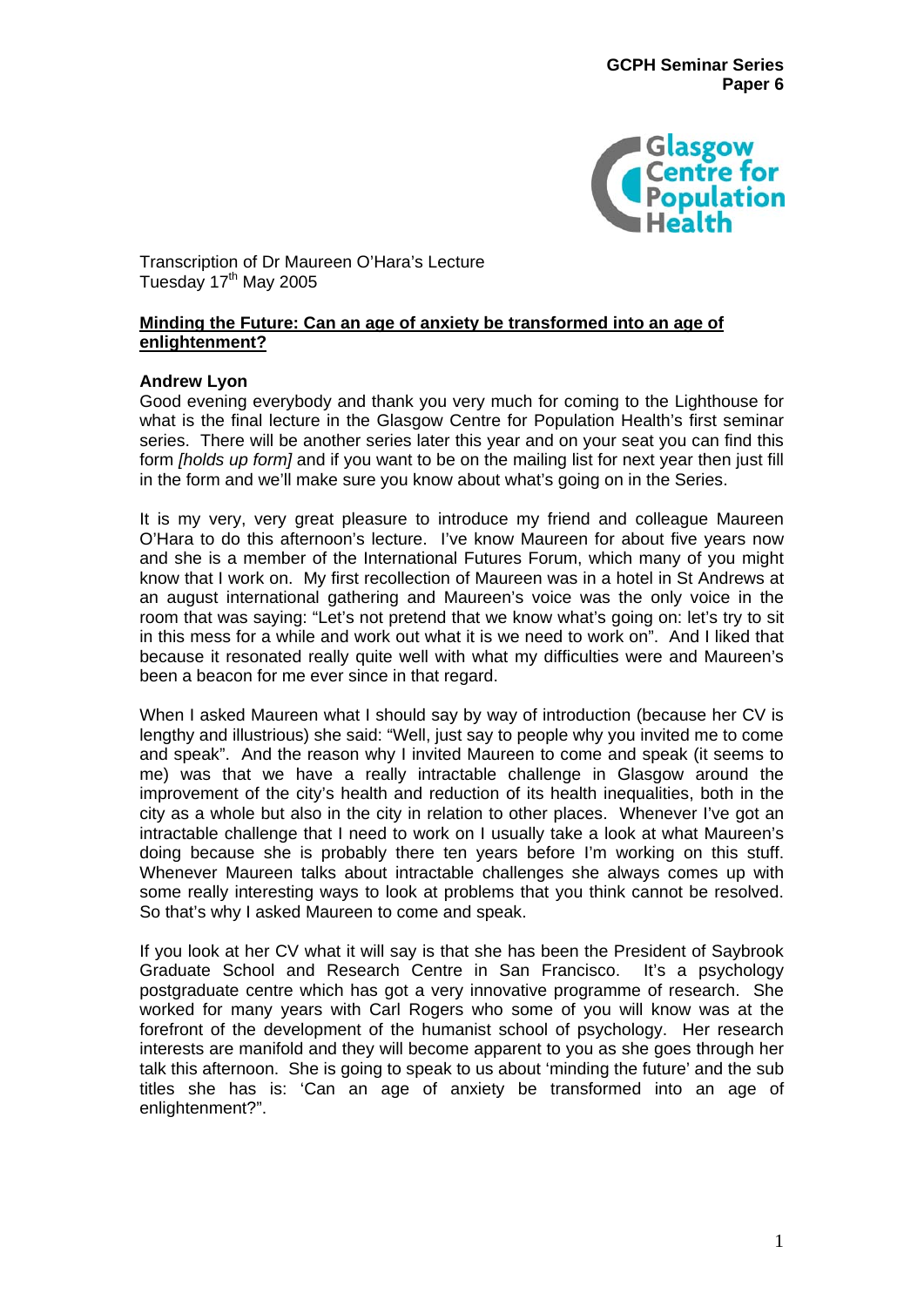### **Maureen O'Hara**

Thank you. What Andrew didn't tell you is that despite the fact that I've lived in the United States for some 34 years I was actually born in Yorkshire. I've just come back from three days with my family just outside Leeds, so you're getting more of my Yorkshire accent than usual although I still have quite a strong American accent at this point. But it is wonderful to be here and to be continuing to talk in a dialogue with Andrew about some of the issues that I think are bewildering all of us but maybe we don't quite go deep enough to really understand what might be going on.

I was reading this little document that was put out by the Glasgow Centre for Population Health *[holds up GCPH introductory booklet]* and I said to Andrew that I've never seen an official document that begins with words like: "Glasgow is located at the epicentre of the unhealthiest region of one of the unhealthiest countries in Europe". Now, you've got to like somebody that writes that kind of straight, frank, right-in-your-face statement about what we are dealing with. That made me feel really encouraged because I think we have to be that frank. Most government documents, most academic documents - any kind of document - starts out by telling you "Glasgow is a town of many contrasts" and then goes on to completely ignore what it is that all of us who are involved in health care, or in mental health care, deal with every day. So I feel that maybe I can… I hope that what I'm going to say is going to give you some way, if not of solving of these dilemmas, at least of framing them in ways that maybe you haven't framed them before.

In some ways it may be that Glasgow (and cities like Glasgow) are really like 'miners canaries' who are recognising what is going on in the world as being pretty unhealthy and pretty toxic, in advance of other societies. You may be sounding the warning bell for the rest of the industrialised world about things we need to be paying attention to at a very deep level and that is what I'm going to be sharing with you today.

I think you all recognise that most of us live in this kind of predicament or, as Andrew calls it, mess. This is everybody's daily reality. One of the commonest words you'll hear anywhere in my world is 'overwhelmed'. People feel overwhelmed no matter where there are: whether they are in the boardroom, whether they are on the shop floor, whether they are out of work, whether they are taking care of kids at home, they feel overwhelmed. Every time they turn on the radio or the television or open up a newspaper they become even more overwhelmed because there's so much happening and so much that we are dealing with and no answers in sight. What's often not recognised is the relationship between this sense of overwhelm and this *[points to slide]* - what is going on globally. I'm going to read some of these out for you because you won't be able to see them from where you are but we have over population, pollution, global media, world trade, human migration - and on it goes. There are a thousand different problems all over the planet and there's nowhere to escape from it. There is no place to go where all of these factors somehow or another don't come down on ordinary individuals' shoulders. This *[referring to slide]* is just, for example, the kind of impact on any individual worker in the developed world. They are expected to work in self-managing teams; there is down-sizing; they are partnering with suppliers; they are re-engineering; they are developing more organisational visions and strategic plans; they are doing total quality management, benchmarking, partnering with customers, outsourcing and on, and on it goes. It doesn't matter where in the company that you work, you are dealing all the time with this kind of stuff.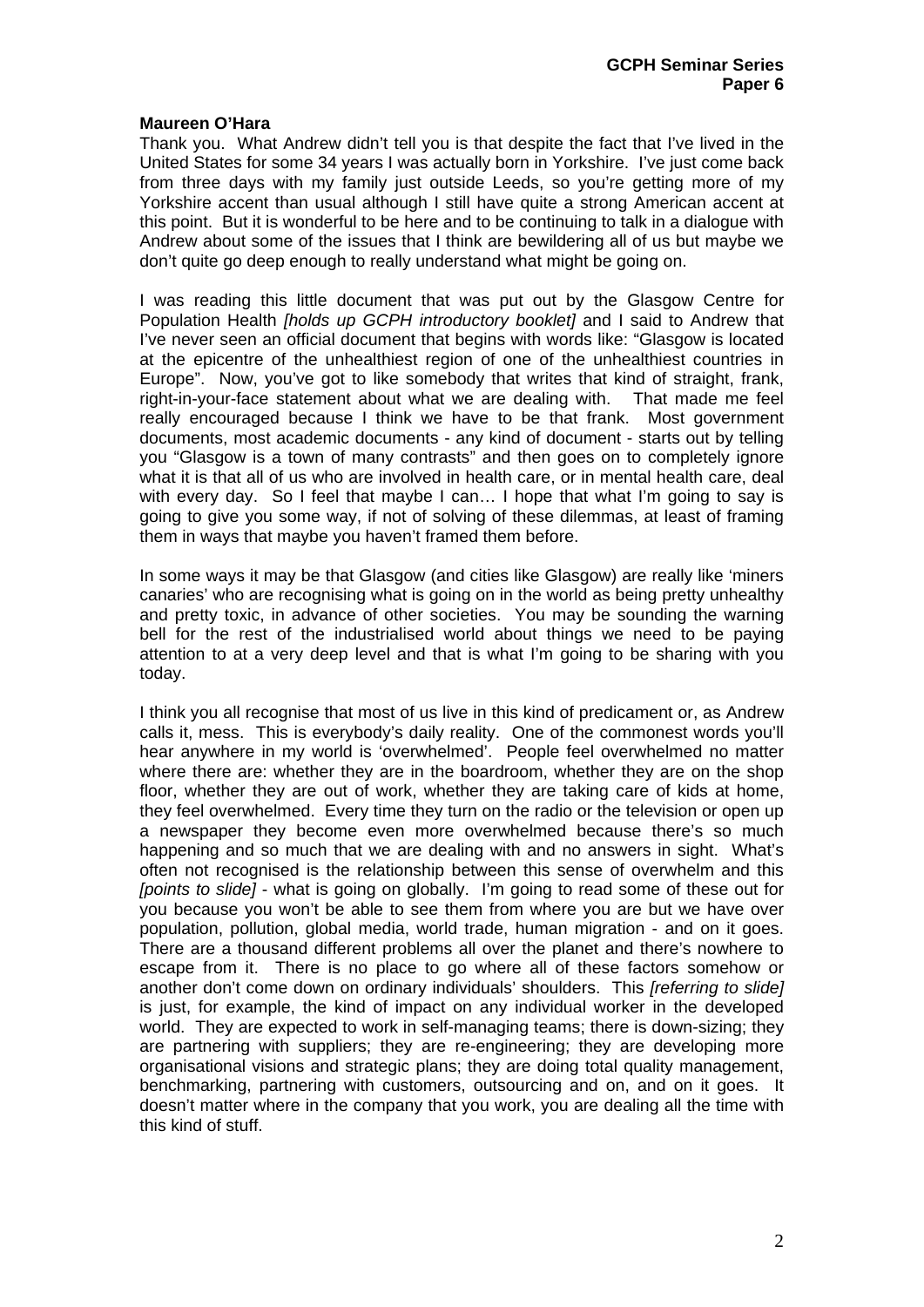A graphic way to put this is that, with all of these different kinds of pressures that are impinging on everybody, we're in a kind of massive anxiety crisis where all the anchors of mental stability are up for grabs. The things that people have counted on for generations (or even just for years in their own life) are up for grabs and many of the givens of psychological life and ordinary daily life are completely unravelling. One of the things we know as psychologists is in this kind of moment (whether it is an individual or whether it is an organisation) there's three kinds of response to these kinds of very high anxiety periods. One is a neurotic response: that's when you shore up your defences ; you try to struggle against the impinging change forces; you try to simplify the world; you try to make sure all of these change forces are not actually coming into your consciousness or coming into your organisation; you strengthen boundaries; you strengthen rigidities; you make sure there's clearer definitions between "them" and "us" - all of the things that we do that somehow or another rigidify the status quo and try to keep the world simple. I would refer to that (whether it's as an individual or as a society) as a neurotic response. It's trying desperately to keep things going as they always were despite the fact that everything is changing.

Another pathologic response is what I would call the psychotic response. This is when things disintegrate totally – such as breaking down into violence and even genocide. This is the Rwanda situation. This is what happened in Yugoslavia when the Yugoslavian federation broke up - where you can't even hold it together at all and there's disintegration and this disintegration is utterly destructive and has no redeeming features. I mean, essentially it is a catastrophic destruction.

But in that same cauldron of anxiety there are also the seeds of transformation. Again, whether you're working with individuals or whether you're working with groups, whether you're working with whole societies, it is often in these very turbulent times when all the old boundaries are unravelling and all the old certainties are dissolving, where there is a possibility for creative transformation. So let's begin with that thought: that perhaps we're in one of those periods in human history where a lot of the givens that kept us all understanding our life are under siege.… *[tannoy announcement interrupts lecture]* See what I mean? The information comes in at us from everywhere! *[Laughter]* 

Ok. Let's go a little deeper with the psychology. Members of any society, whether it's a small society like the Girl Guides or whether it's a whole society, like a nation, or a whole culture, share what would we would refer to as a 'modal psychology'. They share a way of thinking and a way of behaving psychologically that is more or less recognisable by other members of that group. That psychology is maintained through what we call 'culture' and the 'culture' is expressed and constructed via all the civic routines, the educational practices, the social customs, the group boundaries and norms that people participate in. This whole cultural package both *creates* the psychology people have and it *maintains* it. So, in a stable culture people's basic psychology is more or less similar. There are individual differences of course, but clearly there is something recognisable as a Japanese character, and there is clearly a German character, and there is clearly a Scottish character even though there are massive individual differences among them. Over history, societies develop their own modal psychology. They are also held together by stories. Any stable society has a story that it tells itself: about where they came from; about how things should be organised; what's valued; what should be resisted. And children are inducted into that story when they are born. We've all been inducted into some story. If we are natives we were inducted into native story, and if we are an immigrant we were first inducted in to another story and now we're being inducted into a new story.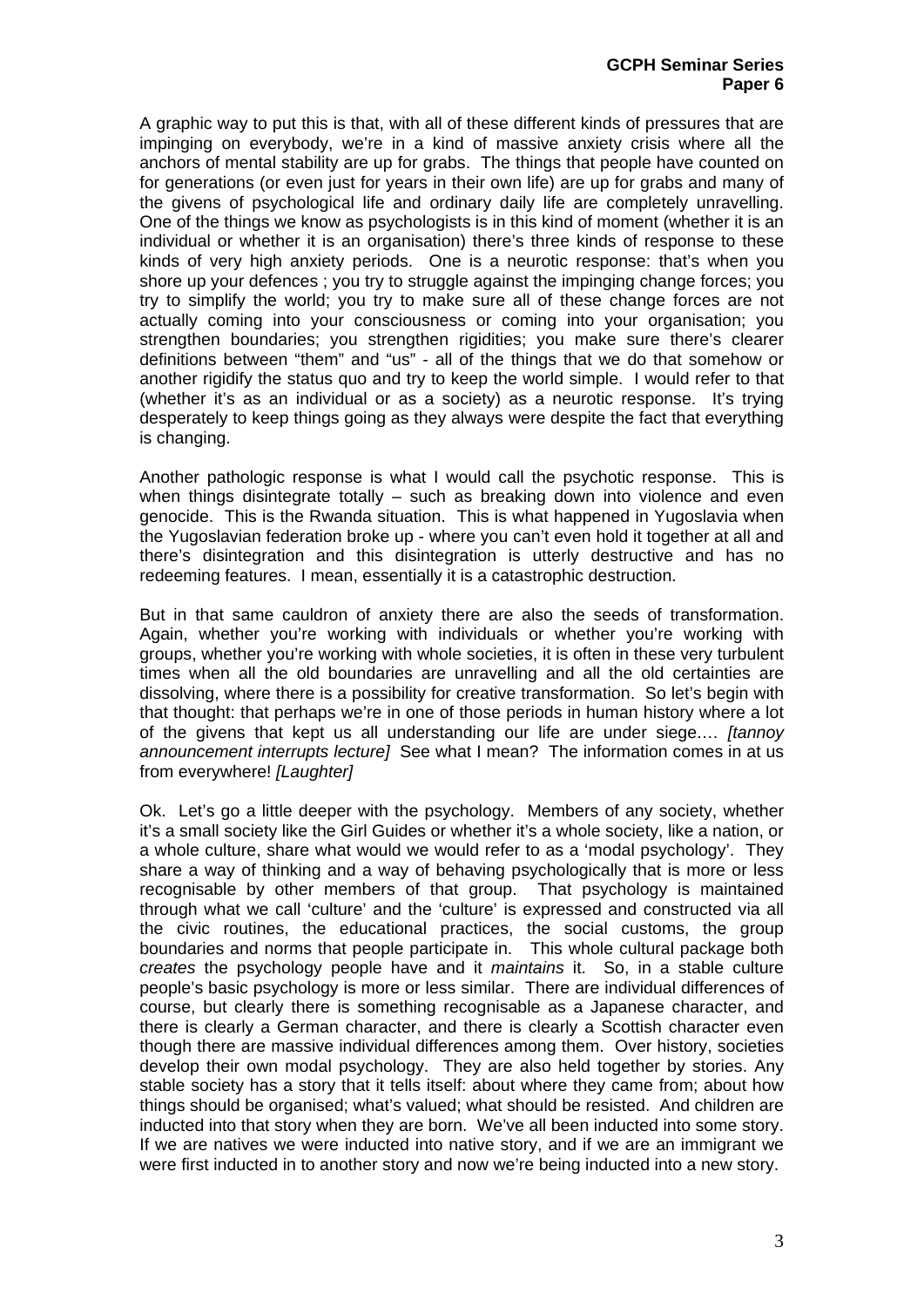But coherence and psychological stability is maintained both by the civic routines the habits and patterns of life - as well as by the narratives - the stories that we tell ourselves and each other about what matters.

This goes very deep. This is the point I want to make sure we get, is that it goes far deeper than simply: "Oh well, I had a Yorkshire story before I went to America and now I have an American story". Uh, uh. I have a Yorkshire story which is all the time in conflict with an American story because the Yorkshire story is my native story - this is my home base, this is my default position, this is where I go without thinking. The American story (despite the fact that I've been there 30-some years) is still grafted onto the original story. The cultural psychology that one has influences what you pay attention to, what you see, what you think is worth working for, what kind of meaning you make out of situations; it even influences brain development and emotional responses to certain things. For example, there is some (actually pretty chilling) research looking at the brain connections in Romanian orphans who were not engaged with the world until they were three or four years old and comparing the brain connections with Romanian children who were raised in families. The children raised in the orphanages have a tenth of the brain development of the children that were raised in intact families. There are lots of neuropsychological examples like that where, by the time a child is four or five, the basic architecture of how all the neurological and neuropsychological connections are made in their brain are already established. After that, things get built on top but it's like the difference between the wiring that you build into the house when you build the house, or re-wiring later and stringing extension cords up all around the place to sort of do modifications, but the basic wiring structure is already there.

It also influences what we learn. Let me do an example. I'm going to ask a question and I just want you to say the first word that comes into your head. "What do cows drink?" [*Laughter*] What came into your head? Milk, right? Well you see we know that they don't. Why does that happen? It's because when you were growing up, if you grew up as a native English speaker in this society, you learned 'cow' and you learned 'milk' and you learned 'drink'. Those are all intimately connected in your mind. Now, if I'd have asked you that question in Portuguese or some other language, you wouldn't have come up with milk because you wouldn't have had those connections. These are automatic routines but now if somebody else is going to try to teach you something they have to build on those automatic routines that you already have. If you don't already have that automatic routine, if you're not a native speaker, it's going to be a lot more difficult to teach you that new routine than if you were a native speaker. So what I'm really trying to say in a very quick and… how was it a friend or mine put it - 'cheap and cheerful' way - I'm trying to give you the psychological frame for what I'm talking about. What my thesis is, is that we have come to a point in human history where all the native narratives - native psychologies - that all of us developed growing up no longer map on to the world that we're trying to live in. That we are, in a sense… that the psychological and cultural coherence that was based on living in a world with a single world view, (whether that single world view was a European enlightenment world view or that single world view was an Arab world view or a Buddhist world view) the world today can no longer be sustained at all levels by any one of our single world views. Whether it's at the individual psychology level, the interpersonal level, the group level or the societal level - all of the givens that are part of our basic architecture are unravelling, challenged by globalisation, by our encounter with new realities, and so on. And our cognitive equipment is out of step with the world that we have to navigate. And, as I say here, even the enlightenment world view (which all of us who have been to a University in the west have) is part of our native language but doesn't even fit on to the European world let along the rest of the world.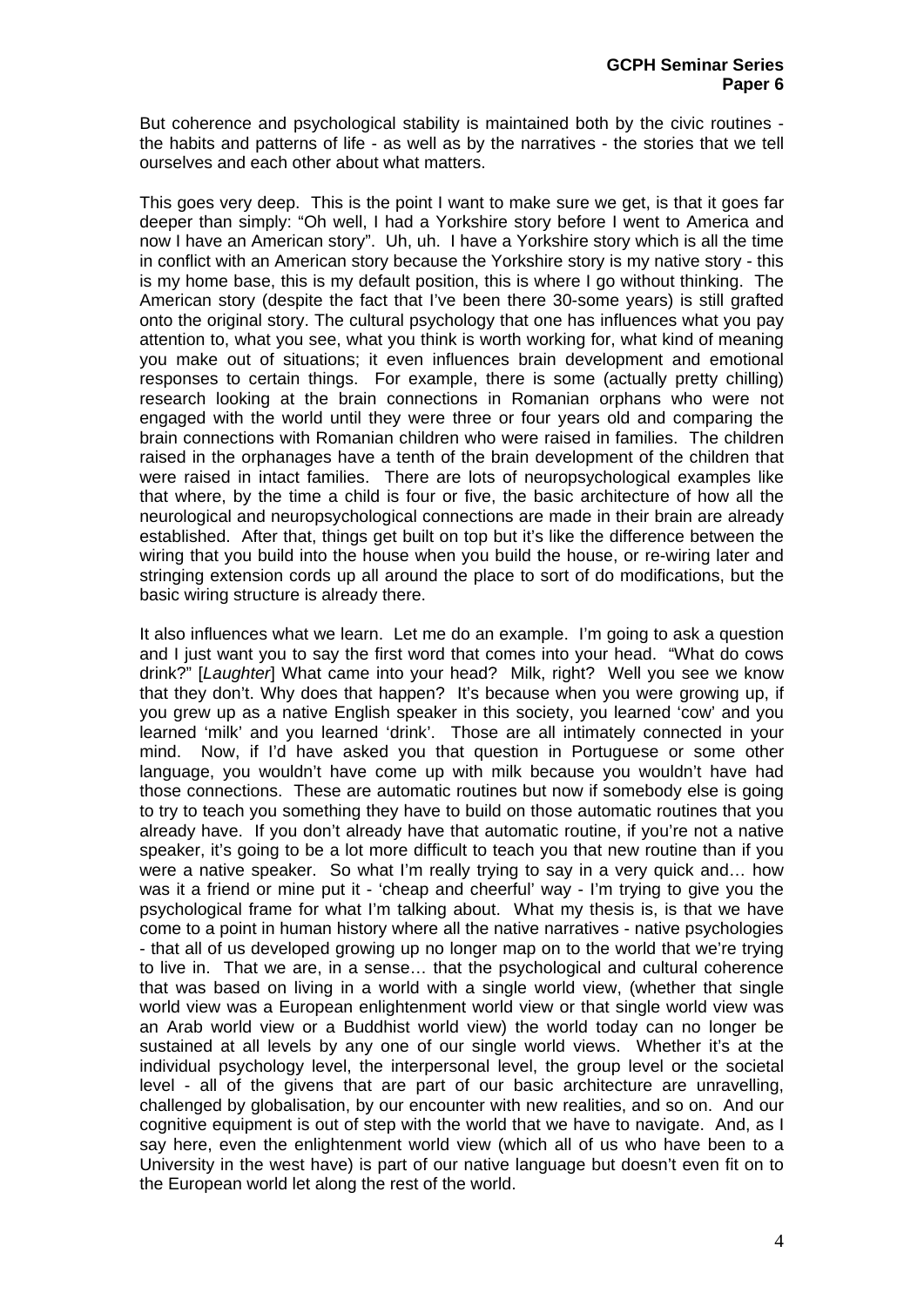So, in a sense there is cognitive dissonance on a massive scale. There's a massive dissonance between what we're having to cope with in the world and the psychological patterns - our native psychological patterns - that we've all been raised with... Let's go a little deeper for an example.

Think of the changes that have gone on in organisations in the last decade. Organisational structures have changed greatly… their hierarchies have flattened. We don't have this long chain of command that we used to do that we were all raised to work in. Corporate cultures have gone from being paternalistic to entrepreneurial. A completely different kind of psychology is needed in an entrepreneurial setting from what is needed in an industrial production line setting. The mind set of the workforce has changed. Now it's no longer the case that the worker feels, "if I'm loyal to the company, the company will be loyal to me" - that's completely gone. Loyalty now, which used to give meaning, no longer does: it actually may make people feel really foolish if, after 35 years they've been loyal to a company and then suddenly they get a pink slip… There's a shift in the economy from 'making things' to 'knowing things', so what's valued is no longer your craft, but what's valued is what level your knowledge development is at. The employee / employer relationships have shifted. My parents' generation, and even in my own early work life in England, it was very much a parent-child relationship between the supervisors and the workers. No more. It's the empowered workforce. It is the adult / adult relationship. But think about it - if you've been raised so that your basic psychological pattern is obedience to authority, or waiting for the boss to tell you what to do, or waiting for somebody else to tell you that was a good job, and now you're in a world when none of that is coming at you, and instead you have to give yourself that direction or affirmation or find other ways to get it, you are in a situation where the work setting that you're operating in is not the one you were raised to succeed in. You are off your own map. So you're trying to deal with a world that has never existed before with a whole cognitive-emotional preparation for a different era. That's just another way to say the same thing. The European educational process is a process that encourages us to think in terms of theory, in terms of truth, certainty, predictability, order, linear thinking - all of that. We're very good at that. That has created the technological world that we live in. Unfortunately that same mind cannot handle the kind of complexities that people are dealing with every day. The kinds of choices that a mother might have to make, for instance, about whether she take the kids to school before she goes to work, or does she go to work and then get somebody else to take the kids to school? And what does she do with the ex-husband, his new wife and their kids? And, so on and so forth. She is negotiating complexities of human relationships that are far beyond what the educational programme she has participated in has prepared her for.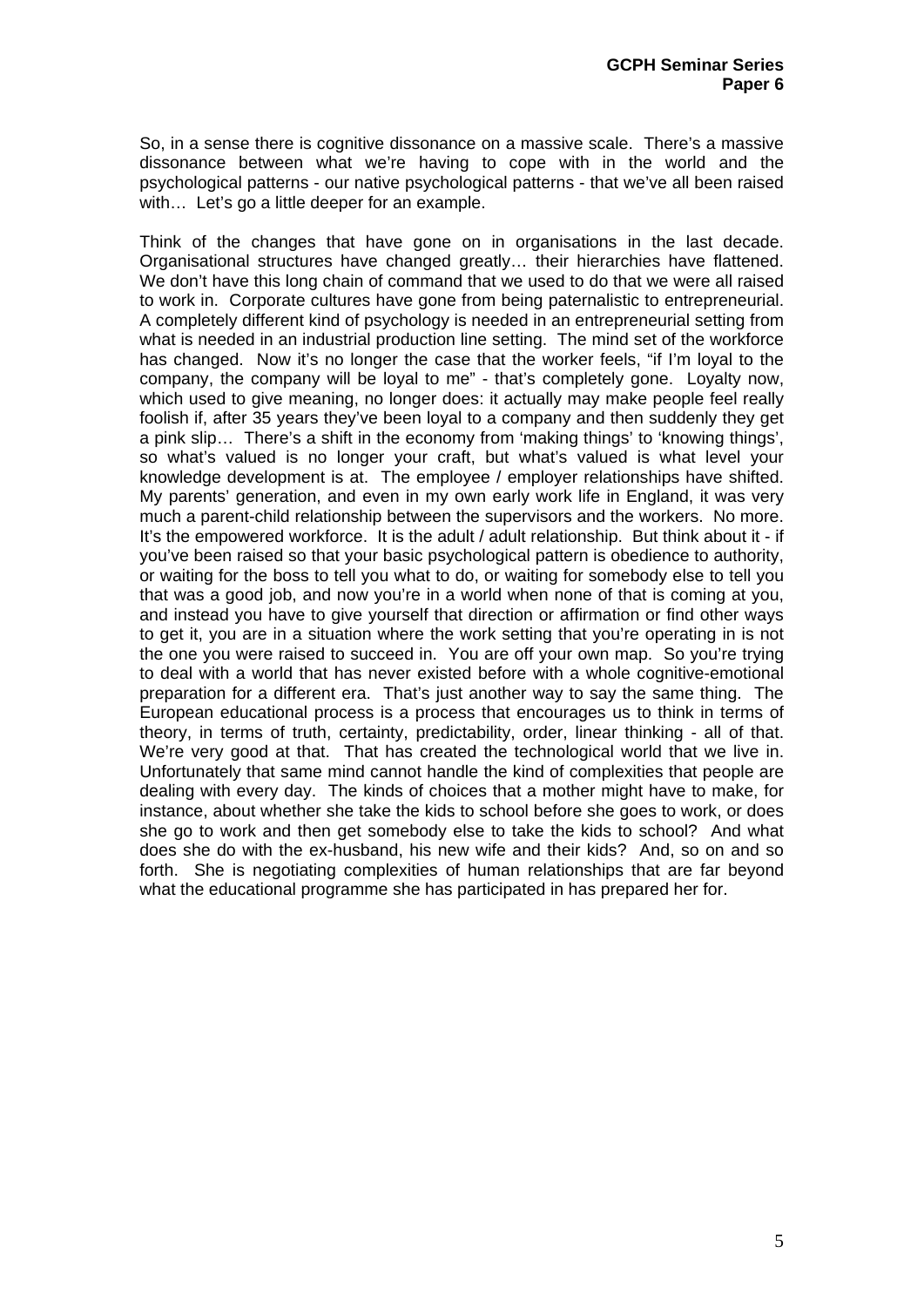*[Referring to slide.]* This is a list of core competencies for managers and line supervisors. I put them together from about ten different multi-national corporations. These are not executives; these are not even their middle managers. Creative leadership, networking, self-management, team work, effectiveness, leadership, vision and spiritual centred-ness (that's the one I wasn't prepared for), follower-ship, perspective, presentation, organisational savvy. The point I'm making at the bottom here is that not ten years ago these were the characteristics that you looked for in top executives, and you were lucky to find them even in executives. Now companies believe that they are going to find these people at age 25 just coming out of a degree programme to work as middle managers and supervisors. It doesn't say 'ability to walk on water preferred' but they may as well because this is a level of psychological development and sophistication that you don't develop probably until you're in your 30s or 40s and then only if you've been in a context where you're being encouraged and coached and given the opportunity to learn and develop all these very sophisticated skills.

So the point I'm making so far is that, in a sense, the world that we're all trying to inhabit is a brand new world. The image that I use a lot is that, in a very real sense, wherever we were born, we're all immigrants and we just don't know it. A part of the "dis-ease" or symptoms of illness and suffering that people are feeling shows up in lots of different ways in terms of public health and public mental health, and are really the predictable and understandable consequences of life in these times. Most of us exist in settings where we are out of our depth psychologically and where we are being asked to cope with a world in pretty much the same way an immigrant must which is without the easy answers, without the automatic routines. Like all immigrants everything is a challenge, where everything is new, where you never quite feel that you're working from your strongest suit, where you always feel a little off-centre, where you always feel that somebody else is doing it better than you do, where you always feel as if you're something of a fake. This kind of chronic sense of inadequacy often doesn't surface to a conscious level but surfaces in somatic illnesses; it surfaces in various kinds of public health issues.

The 1999 NIOSH report (the National Institute for Occupational Safety and Health) reported that job stress is a serious threat to mental health of all workers. A 2000 United Nations International Labour Organisation (ILO) report concluded that one in ten workers worldwide suffered depression, anxiety and burn-out and they reported that they felt the figures were "alarming." After the 9/11 attacks in New York and in Washington DC, American statistics are even worse: close to 25 per cent of New Yorkers are currently suffering from a diagnosable depression and anxiety disorder. The United States loses 200million work days annually to depression and spends 30 to 40 billion dollars on depression treatment. Violence at work is a rising problem: in 1998 there were 6 million threats of violence reported in the workplace in the US and now, in the bad economy, it's going up. Now that doesn't translate necessarily into acts of violence, but if you're living in a context where threats of violence are at that level, clearly that has effects not just on the person who is feeling like hitting somebody, but it also has an effect on people who wonder if they are going to get hit if they say something that they shouldn't to one of their colleagues.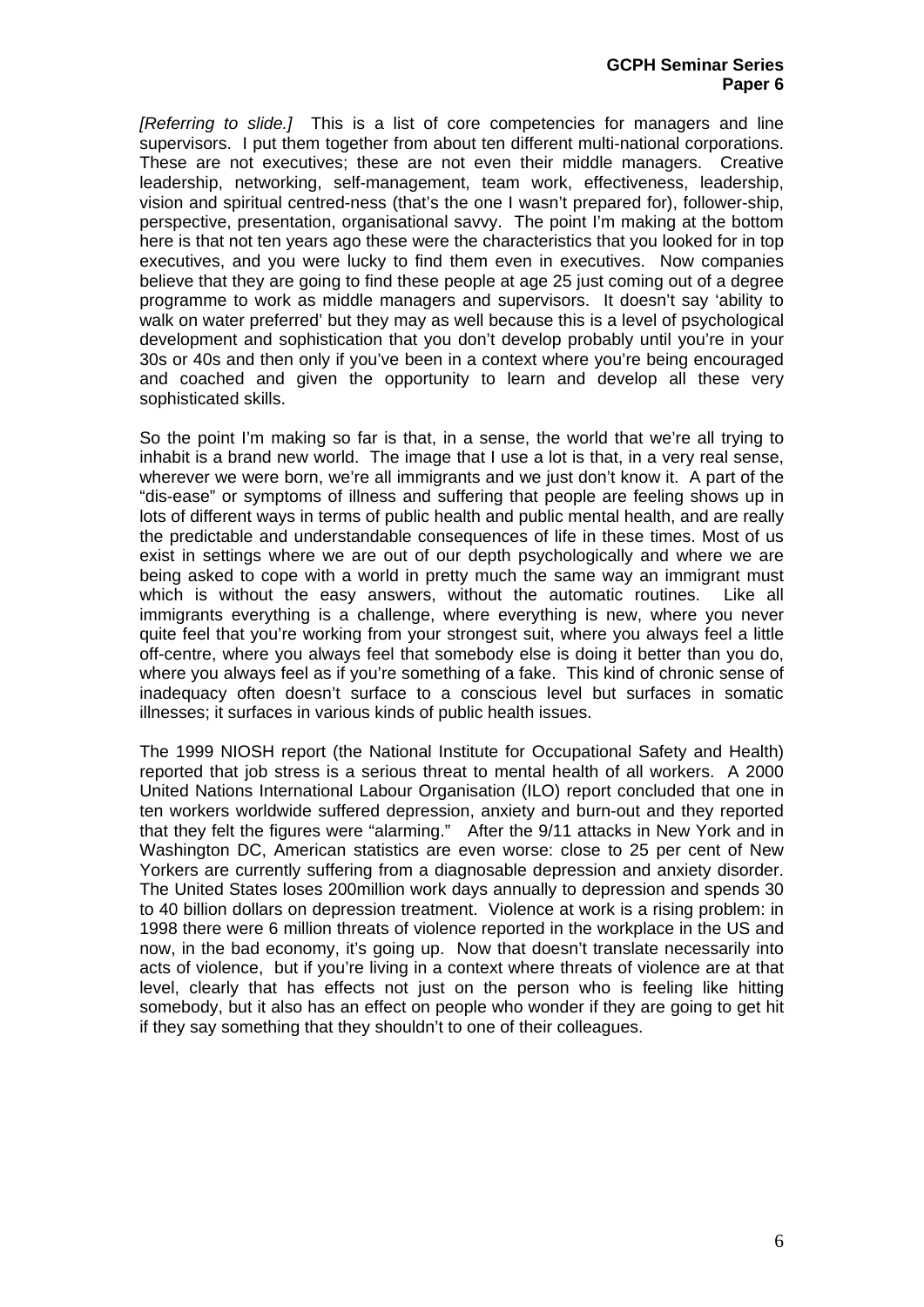There was a British study in 2000 that looked at 900 global companies and they concluded that a new psychology was needed that's adapted to the new cultures and the new workplaces: that the companies were demanding new minds - as we just pointed out - but they offered very little in the way of training that's aimed at producing them. Thirty three per cent of companies report that their workforce lack the relevant skills for the new culture and a US study finds that anywhere in the population there are very few people with this level of skills and that there's a growing talent crisis. I talk to CEO's and talk to people who are trying to hire people for these management jobs and particularly in smaller companies where it really matters that you have the right person, they just can't find them. It's not that there's not the jobs for them; they just aren't the people for the jobs. So they put people into these jobs who are not ready and then they don't give them the right kind of training which then means that they're stressed to the max and then their stress gets carried down the line to everybody within earshot. So we are creating once again this chronic sense of being behind the eight ball; chronic sense of being just not quite able to cut it.

In the last 15 years - these are American statistics - there's been a 67 per cent rise in new cases of alcoholism; there's been a 450 per cent rise in migraine headaches; a 400 per cent rise in ulcers; a 900% rise in chronic use of non-prescription pain killers; the suicide and violence rates are up all over the world (particularly in the developing nations but not only there); female suicide is up in under-developed nations incredibly as women begin to recognise the advantages that women have in other societies, they are no longer able to tolerate what normal life is for their society; divorce rates are up everywhere; the number of children in single parent homes is up; etcetera, etcetera, etcetera, etcetera. I mean, you know the statistics as well as I do but I'm putting them together, I hope, into a story that really sees it not in terms of individuals getting sick, but really trying to understand the bigger context.

We're educating our youth for a world that's ceased to exist so they hate school they find school irrelevant. They will say to you over and over again: "Why bother? It's stupid. There's nothing going on that's interesting." They're right because they understand very well that the education that they are getting is not going to be that relevant to the world that they expect to have to succeed in. They live in a world that is actually already beyond the habits of mind established in the Enlightenment: their connected internet world, their cyber world, their worlds of their own networks and so on, is already a world that has moved on from the Enlightenment thinking and is in to what people like Andrew *[Lyon]* would refer to as 'second enlightenment thinking' that is more holistic, more connected, more lateral, more networked. More intuitive and less characterised by linear thinking and formal logic - they are already in a new world. They will be evaluated in school by the standards of the old world but they are living in the new world.

So, the question that we raised is: "Can an age of anxiety be transformed into an age of enlightenment?".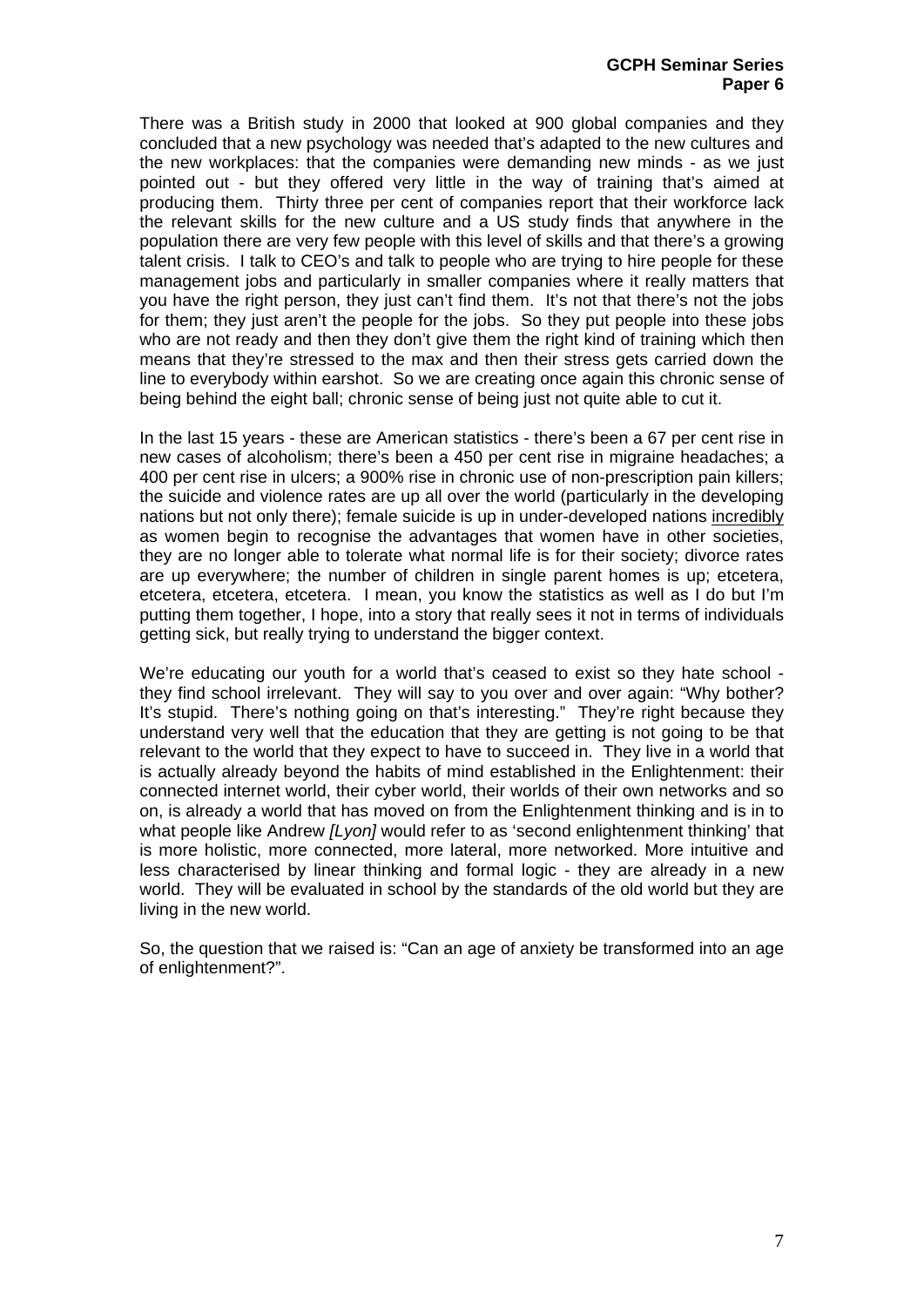I think the answer is "yes"; the question is 'how?'. This is a quote from a friend of mine (a senator in California). We respond to the shift in eras "by providing hospice workers for the world that is dying and midwives for the one that is being born". So what does that mean? I would like to propose that if you're really serious about looking at population health, we really have to get the diagnosis right. A lot of the diagnosis that I see when I look around is a very  $19<sup>th</sup>$  century or even a  $20<sup>th</sup>$  century diagnosis. It's an industrial age diagnosis that talks in terms of dislocation of workers and poverty and so on and so forth. There is absolutely no necessary relationship between poverty and mental illness. There are lots of people in this world who are very poor and are very healthy and very happy. That connection between poverty and mental illness is an old, 1930s industrial era idea. We've got to get rid of those old diagnostic ideas and take a look at what is really… and I don't have the answers to what is really... but certainly we've got to let go of our old,  $19<sup>th</sup>$  century diagnoses of what it is that makes us sick.

We urgently need to develop new socialising institutions because the social institutions through which we socialise children (whether it's schools, or whether it's church, or whether it's other religious groups, or boy scouts, or girl scouts) were designed with a different world in mind. If we want to produce children and adults who are at home in the  $21<sup>st</sup>$  century we have to give them an education and give them formational experiences that will prepare them cognitively, emotionally and culturally for that world.

One of my arguments would be that **we cannot just let this happen because it won't just happen**. If we don't actually take up the task of saying we have to have new minds for new times, and that these new minds must be cultivated through new institutions and learning programmes both formal and informal and be quite conscious and deliberate about it, the best we can hope for is what I have called the "neurotic response" which is to keep on doing the same thing over and over again, hoping that we will get a different result. In my field as a psychotherapist, that's called neurosis. I see it all over the United States and I see it all over the UK. We keep on doing the same stuff over and over again and we expect a different result and when we see innovation, we either say "that won't work here " or we take a look at the innovation and say, "wow, that's great - now let's find out the five factors that make this successful". We then try and replicate it and standardise it somewhere else but by the time we've done so we've gone back to the default position which is the industrial model. We're still not recognising that real innovation requires people being willing to get out there on the edge of certainty, to let things happen that we can't control and that we can't predict and we can't necessarily guarantee.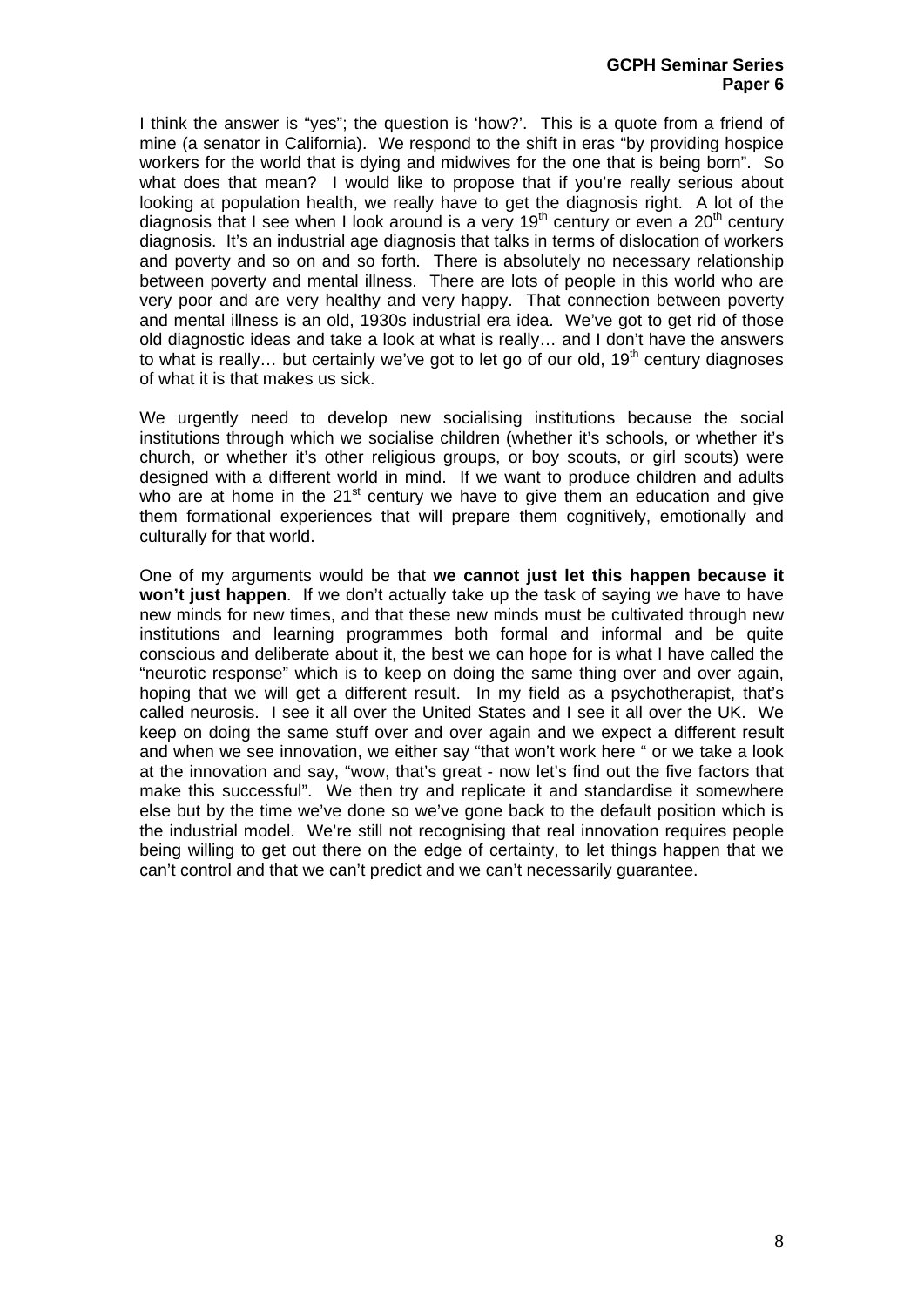I believe - and I would like to urge us all to think about this - that we really are at a choice point. There are historical examples of cultures getting to this point and collapsing. It certainly happened in Europe in the  $12<sup>th</sup>$  and  $13<sup>th</sup>$  century. Everyone talks about the Renaissance as being this great flowering but they don't talk about the 300 years of warfare, mayhem, chaos, violence, of disease. It took us three hundred years to work our way through that one! I don't think we've got 300 years to work our way through this one because our capacity for destruction of our environment, our capacity for destruction of each other, and our capacity for destruction of hope in our voungsters is so much greater now than it was in the  $13<sup>th</sup>$ century. I think we need to have the courage to say we need to emerge a new consciousness and we need to assume responsibility for it as a society. Nothing short of that will get us into the world that we have created. We've created a world of unprecedented riches and technological power, and we have done so out of the various forms of consciousness past and present that have emerged within human societies. But the journey from here will require us to evolve our minds in adaptation to the new world. Consciousness has to change on individual and community levels.

The seven paths to cultural health *[referring to slide]*. This is a very American thing to say: 'the seven paths to…' or 'the seven habits of…' or 'the eight steps to…'. I thought it might be a good book title but I don't think it's going to be a book. *[Laughter]* So you are getting the seven paths but probably by the time I do this again it might be six paths or eight paths… but anyway.

Obviously, one of the things we have to do is treat the wounded, because there are a lot of wounded. We can't just say we need a new consciousness, to hell with the people who are sick and suffering. So there has to be a focus on healing and attending to the people who are suffering. We've got to – obviously - do whatever prevention we can and, for me, that has to do early childhood education; it has to do with parenting skills; it has to do with recognising that we need from the beginning, to be putting children in settings which are going to prepare them for the world that is emerging, and not trying to create little models of ourselves or our parents… I was just at a gymkhana yesterday - that most English of events. I've got a nephew who rides and he was at this little gymkhana and I swear that I thought I was back in the 19<sup>th</sup> century with all these little "colonials" sitting around on their horses! I thought: "*Helllllo?* Take a look around you". There was something very quaint about it but there was also something very disturbing about it.

Transformational education *[referring to slide]*. I think that the kind of education that's about facts is irrelevant because the doubling time of new facts is so short that by the time a child has gone from one class to the next, most of what he learned in last years' classes is already obsolete. So spending a lot of time for children on teaching them facts and content in a world where the amount of information is doubling every 18 months, is probably not a good use of their time. Rather they should be being taught how to manage information, how to process information - sort of meta-skills. How do you actually manage living in a world that is so overwhelmingly full of information? The smart people will not remember the information; they'll just know how to process it. These are skills that you get in graduate school now but we're going to have to put those kinds of skills into the elementary schools and have the kids working at that level from the beginning.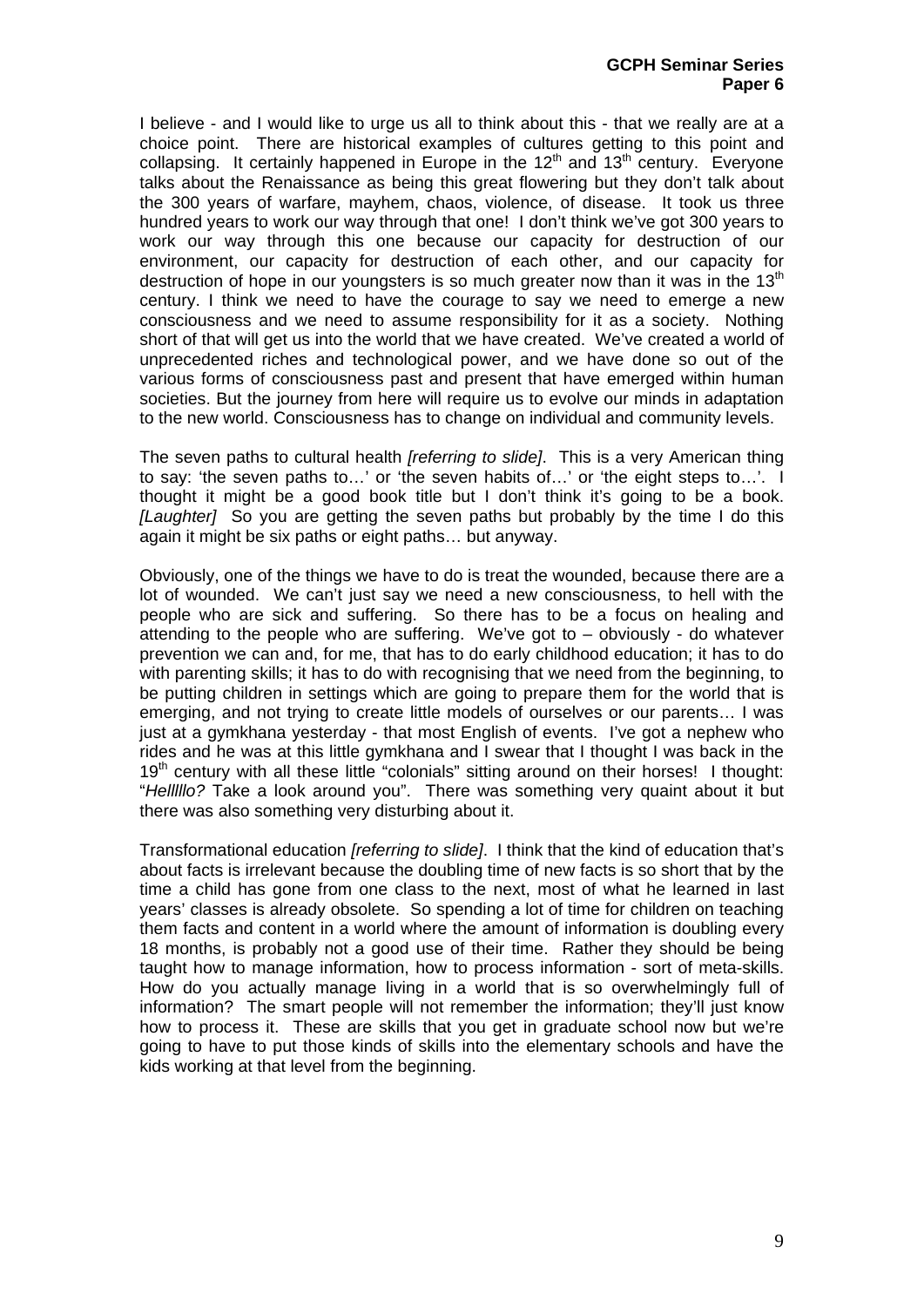Also education that develops them emotionally, that develops their emotional intelligence; that develops their capacity to deal with difference; with people who are different; with complex interpersonal situations will all be necessary. This is all going to be not just a pretty frill, but it's actually going to be essential for children to work in the rapid pace, complex, diverse, pluralistic, multi-ethnic world that we now have. As I say, it's got to be education that is not only about what we know, but it's about how we know. It's not just about facts and content. It's about who we are as human beings. It's our values, it's our character, our capacity to handle complexity and ambiguity.

We also need to create new stories. If what we've done over the past few decades is move on from the local stories that we all were born into and we're now in the middle of the process of creating a global story, we need our artists, we need our storytellers, we need our myth-makers, we need our journalists, we need our writers, and we need each other to craft a new shared story - a narrative for a new time. I'm very fond of the fact that I can tell you that the Norman's invaded England the last time in 1066: however, it's not really relevant to a global era. We need to get our kids into a new story that can see us as part of an emerging humanity which is global, multiple and individual all at the same time. I'm not an artist, I'm not a writer, I'm not going to be one of the people that writes those new stories but we've got to give the scientists and intellectuals some help in providing us with the new stories that are psychologically compelling, and that can help us feel that we are a part of a 'we' instead of a series of disconnected and competing 'I's'. Science, no matter how advanced, cannot do that for us. It is left to our artists and our writers and other story tellers to pull together the narratives that can give meaning in an emerging context that is both global and at the same time intensely local.

I would like to finish by saying that to make any headway on the health of a society there has to be a national commitment to and responsibility for the cultivation of new minds. Take a look at the Singaporean case as an illustrative example. Singapore recognised almost 12 years ago that Singapore needed to develop a new cultural identity, and a new individual identity within their new pluralistic culture. In Singapore this was done very much 'top-down' with mandates from government. Here in Scotland you may not want that to be your cultural story but what the Singaporeans recognised was they couldn't just leave it to chance because 'chance' is going to be dominated by the dynamics of the marketplace. If you leave the creation of your culture to the people who are making video games or the television shows or the movies, and they are only driven by a commercial interests, then you're leaving it to people whose interests are not the creation of a new noble vision for a global society. If we are not to decay further into a society dominated by crass materialism, I think that this is something that people in government, people in education, and people in the arts really need to become conscious about and not just leave it to happenstance.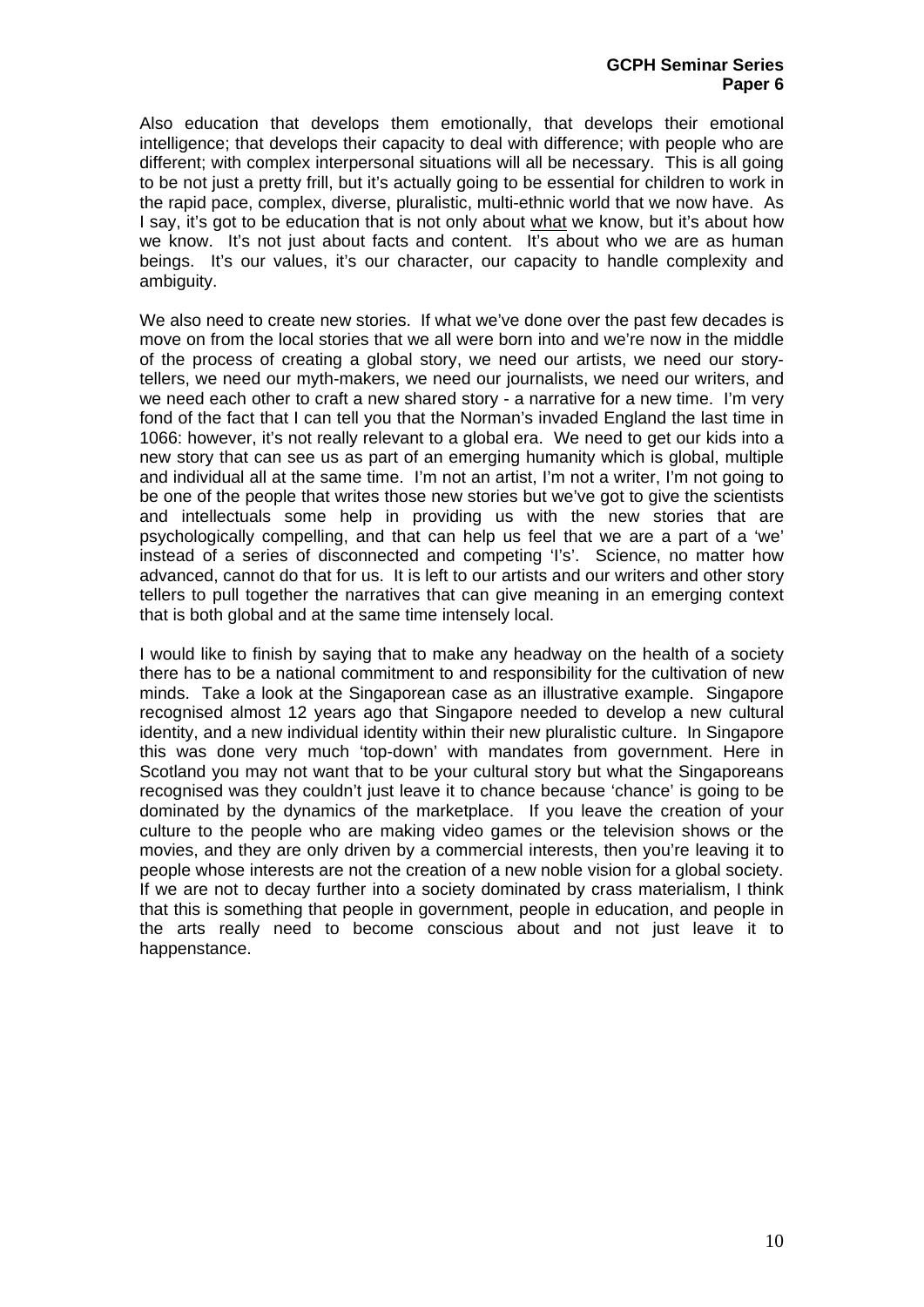I would want to see conferences where people get together and try to understand the emerging stories. I know that you do engage in this kind of work, Andrew *[Lyon]*, so I'm not suggesting that it isn't already going on. I'm trying here only to put a spotlight on it and emphasise that this is culturally crucial work. It is also public health work because if a society believes, as your brochure states, that part of its story is it's the "unhealthiest city in the unhealthiest country" that's part of your cultural story. If it's part of your cultural story then it's going to be part of your cultural psychology and if it is part of you cultural psychology then it's going to be part of your physical health as well. It's no good just giving people Prozac and leaving them in the same situation. To develop a healthy community, you need a health promoting culture - not just slick slogans but changes in deep patterns of life - you have to engage in the creative work to re-story the whole culture with respect to its capacity to thrive in the emerging new contexts.

# *[Applause]*

# **Carol Tannahill**

Maureen, thank you very much indeed for a fantastic session this evening. I have to confess that I'm the author of "the unhealthiest city, in the unhealthiest…"

#### **Maureen O'Hara**

Good for you!

### **Carol Tannahill**

I feel a bit like George Bush because it's hardly the most nuanced set of expressions, is it? Anyway, it's interesting… I've had a couple of different reactions to that piece of texts and the first set of reactions are positive and sort of: "Well done, it's great actually that someone is confronting us with the reality of the health situation in this part of the world and we have to stop pretending that this isn't the case and really face up to the enormity of the challenge that we face". So that's one set of reactions. But the other set of reactions have been quite different and they've been ones about: "We must stop being so negative; we must stop harking back to history; we must be much more forward looking; we must create a different sort of story about our city". I think personally I probably hold both of these responses and I suspect from looking around the room a number of people here do as well. It's certainly part of the task of the Glasgow Centre to work to create that new story about Glasgow: one which doesn't deny our history. I think Anne's *[Scoular]* point is absolutely right - we would be doing the citizens of Glasgow and Scotland damage and disrespect if we didn't recognise the reality of the history and the circumstances that people are coming from, but we do have a role in trying to move on and create a different story and a different reality for the future.

Now on to my second reflection on Maureen's presentation, which was her call to us all to be proactive and to be prepared to take some risks and engage together in creating a different sort of future. This won't happen by chance but it will happen if we are prepared to have these sorts of conversations and think about new ways forward. Thank you for calling on us to show that proactively and it's been a real pleasure for me in the first year of the Centre to see the amount of interest and willingness there's been across the city to engage in helping to create a different sort of future.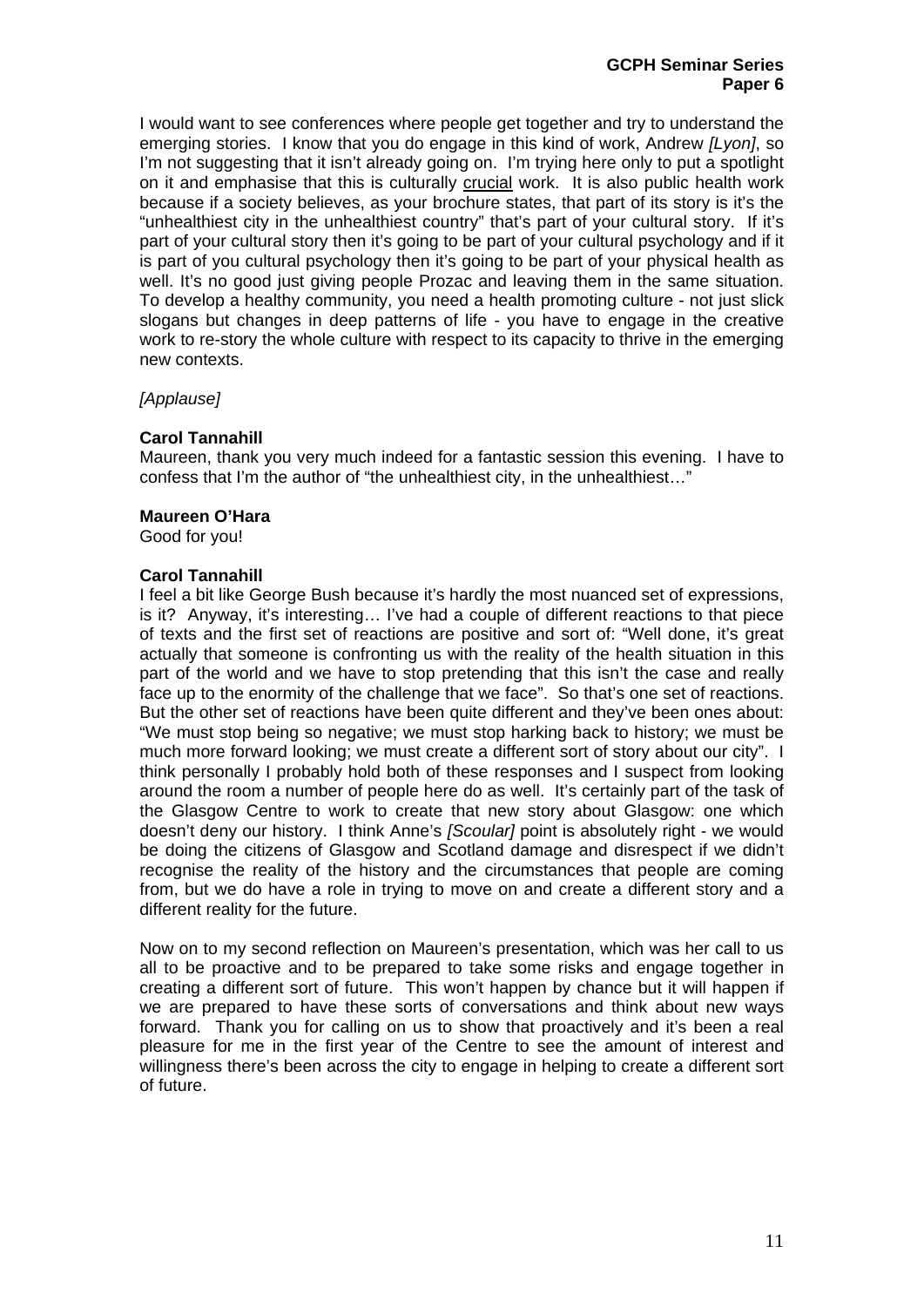### **GCPH Seminar Series Paper 6**

The third point I'd like to pick up on is the point about not keeping on doing the same sorts of things and just hoping that they will create a different sort of outcome in the future. I think, you know, hands up I've done that and I suspect that most of us have and we think maybe if we do it a bit more intensively or perhaps a bit more targetedly or for a bit longer we'll get a different sort of outcome. May be for some things that is the case, but I think that we do need to recognise that if we are going to try create a healthier future for Glasgow and for Scotland we will need to do some different things. By and large these things are yet undefined but we've had a number of pointers - both very helpfully today from Maureen and throughout other earlier sessions in this seminar series - I think to help us consider some of these new activities might be in the future. I think many of you will have received an invitation our Healthier Future Forum which meets for the first time in the middle of June. At that event we'll be reflecting on a number of the pointers we've been given or we've developed ourselves throughout the year that we believe show potential for creating a healthier future for Glasgow and we will be engaging in (to reflect back to Anthony Grayling, which is where we started this seminar series) civic conversation, and conversation amongst ourselves, about the sort of future we want for Glasgow. Professor Grayling reminded us that back in Roman and Greek times it was the elders of the city who sat down together and discussed what sort of city they wanted to live in and what the ethos of that city would be. We don't seem to have a place in Glasgow or Scotland where we can sit down really and have that conversation and one of my glimmers of hope is that the Centre for Population Health can help to create that space and the opportunities for those sorts of conversations.

Going back finally to one of the traditional stories about Glasgow and it's the story about, of course, the man who walks into the pub (as all Glasgow men do!) and leaned across the bar and said: "I'd like a pie, a pint and a few good words". The barmaid pulled him his pint and handed it over and went into the kitchen and brought out the pie and handed it over, and he waited and he said: "What about the few kind words, hen?" and she said: "Don't eat the pie!". *[Laughter]* Well it's a good health education story and it's also a story about Glasgow… but I'm now going to hand you over to Andrew to say the few final kind words to Maureen, but thanks very much.

# *[Applause]*

# **Andrew Lyon**

Thanks for that Carol. Well, just before I close out, I should say that those of you who haven't had a chance to join in the conversation actively and now would like to talk, we're going next door for a glass of wine and something to eat and you're very welcome to join us if you have time to do that. We will be able to stay until about seven so we can continue the conversation next door.

The first thing that amazed me is about Maureen's talk was that there was no questions of clarification - nobody called clarification - which makes me think that we all kind of know the kind of world that she's describing and you recognise it. I'm away home to think about, do I want to be a hospice worker for the old world or do I want to be a midwife for the new world, and how do I bring those balances about?